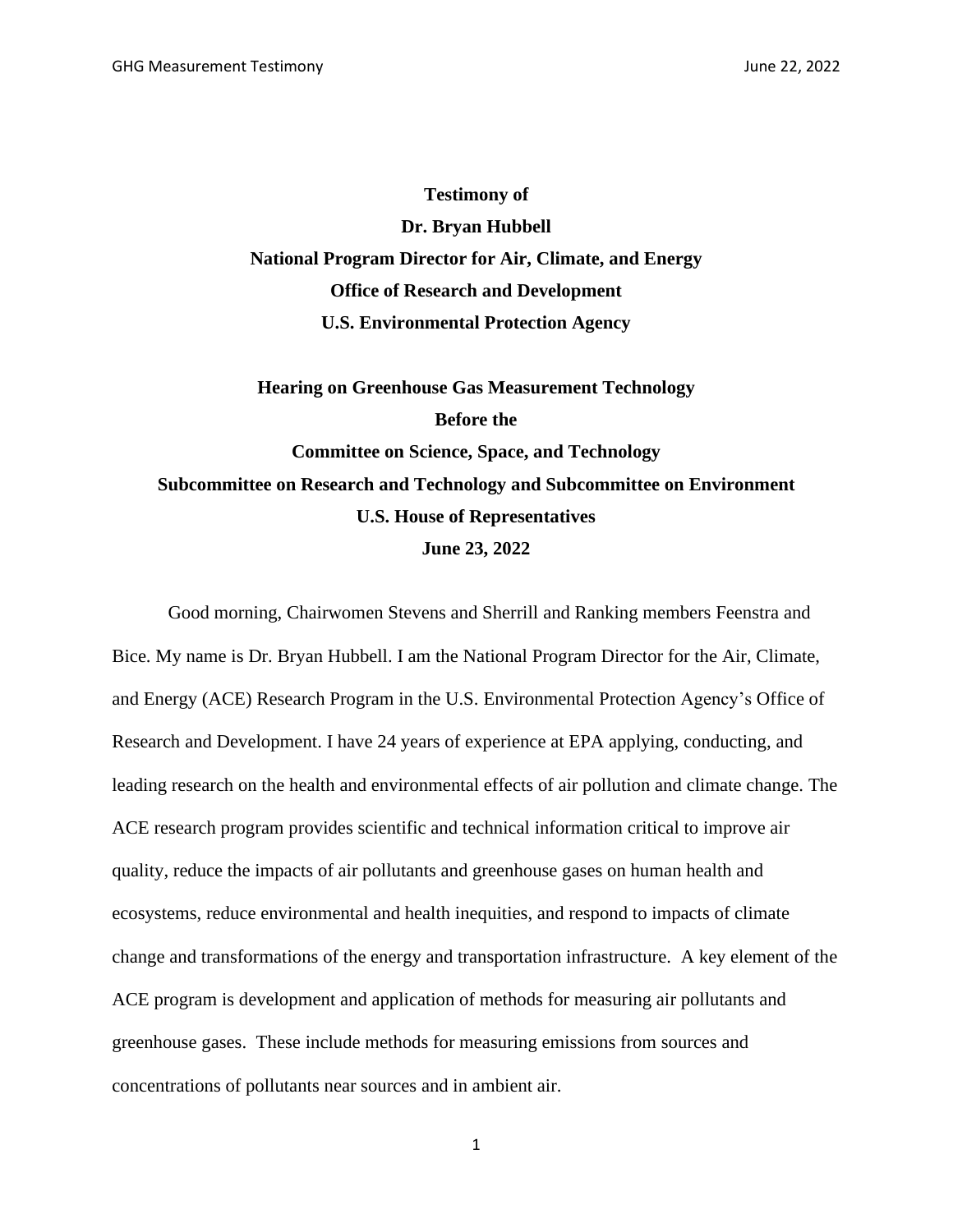I appreciate the opportunity to talk with you today about the important work EPA's Office of Research and Development is doing to advance greenhouse gas (GHG) measurement. **Overview**

Accurately quantifying greenhouse gas emissions is an important part of EPA's work to address climate change and protect people's health. Over the past decades, EPA has developed a suite of tools for measuring, collecting, and estimating source-based GHG emissions that have been continually evaluated, improved, and refined. These tools and assets provide a solid scientific foundation to support ambitious climate change mitigation policies, even while we continue our work with our federal partners and external stakeholders on improving our GHG data.

Greenhouse gas data are used in a variety of ways to help inform decisions that help protect the health of our nation. Accurate and comprehensive, source-based greenhouse gas emissions data provide the foundation of EPA's emission reduction programs and allow EPA and others, including Congress, to evaluate the effectiveness of those programs. Source-based emissions data are used by states and localities to understand their emissions and develop mitigation strategies that are tailored to their particular needs. EPA's Office of Air and Radiation (OAR) uses a large number of source-based emissions measurements and modeling for the development and publication of the U.S. Greenhouse Gas Inventory (GHGI) of emissions by gas and sector, including data from the facility-level Greenhouse Gas Reporting Program. The GHG Inventory adheres to methodological standards agreed by the Intergovernmental Panel on Climate Change (IPCC) and is consistent with inventories submitted by other countries to the United Nations Framework Convention on Climate Change (UNFCCC).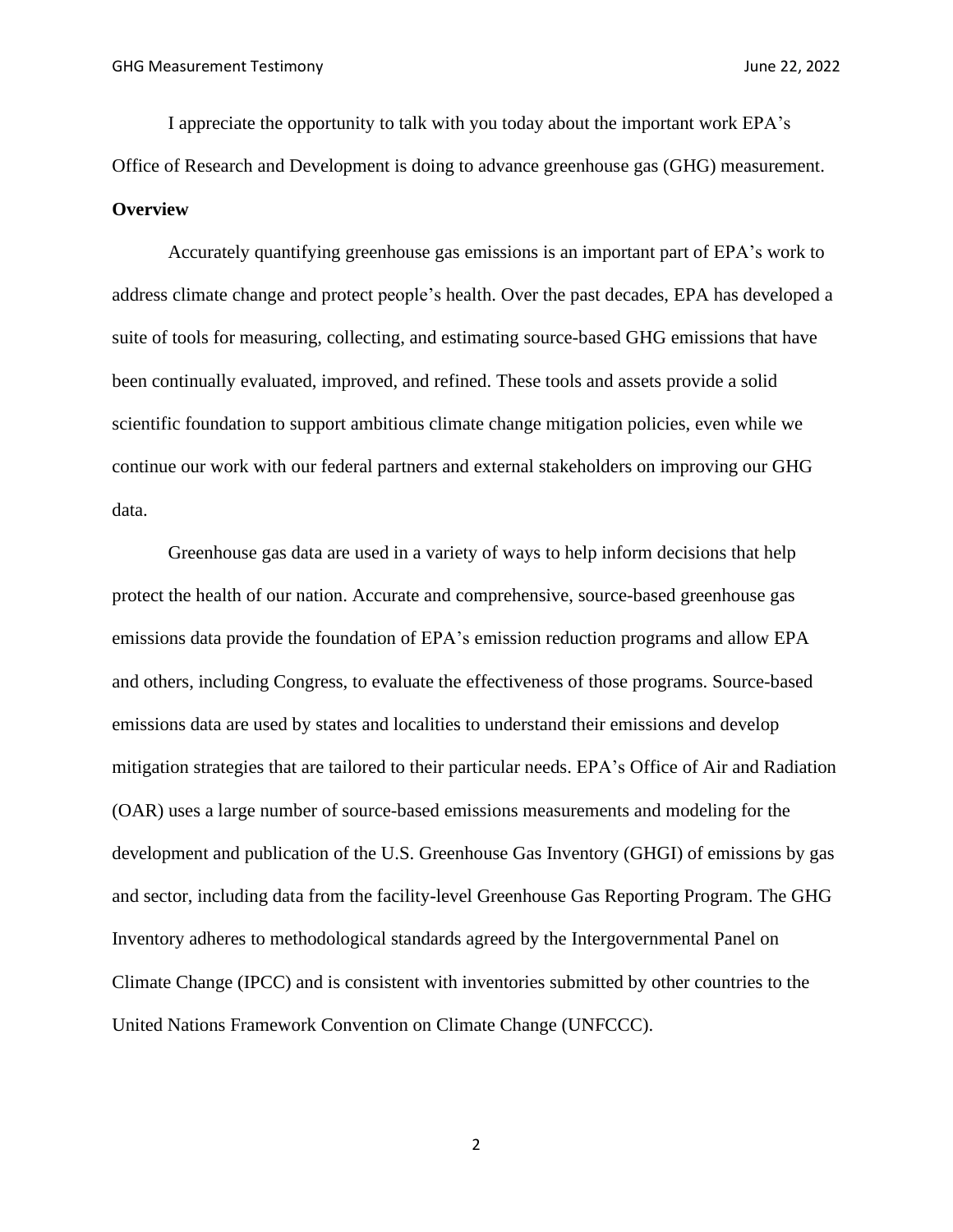EPA's Office of Research and Development (ORD) works closely with agency partners and others to design and conduct research to improve greenhouse gas measurement technology. While ORD does not make policy decisions, we work hard to ensure that EPA program offices, other federal agencies, states, tribes, and communities have the highest possible data quality so that they can make well-informed decisions with confidence.

## **ORD Research on GHG Emissions Measurement**

ORD scientists continue to conduct research to improve measurement methods and data for greenhouse gas emissions from several sources and sinks. Our research is currently focused on ground-based measurements of methane and other non-CO2 gases. This work is critical to informing both national and international greenhouse gas inventories, and it supports regulatory and voluntary emissions reductions programs.

Our work in this area includes:

- Exploring ways to more accurately quantify methane emissions from oil and gas operations. This work uses optical gas imaging methods to identify sources combined with conventional sample collection to estimate emission quantities.
- Improving mobile, ground-based remote sensing technologies to measure methane concentrations at facility fencelines.
- Evaluating methane emissions from municipal solid waste landfills. This includes planned work to evaluate whether drone-based sensors can be used as an alternative to surface monitoring.

These efforts contribute to EPA's broader efforts to close the gap between source-based, bottomup inventories and top-down emission estimates. These two approaches are complementary and have important roles to play in ensuring that the nation has the most accurate information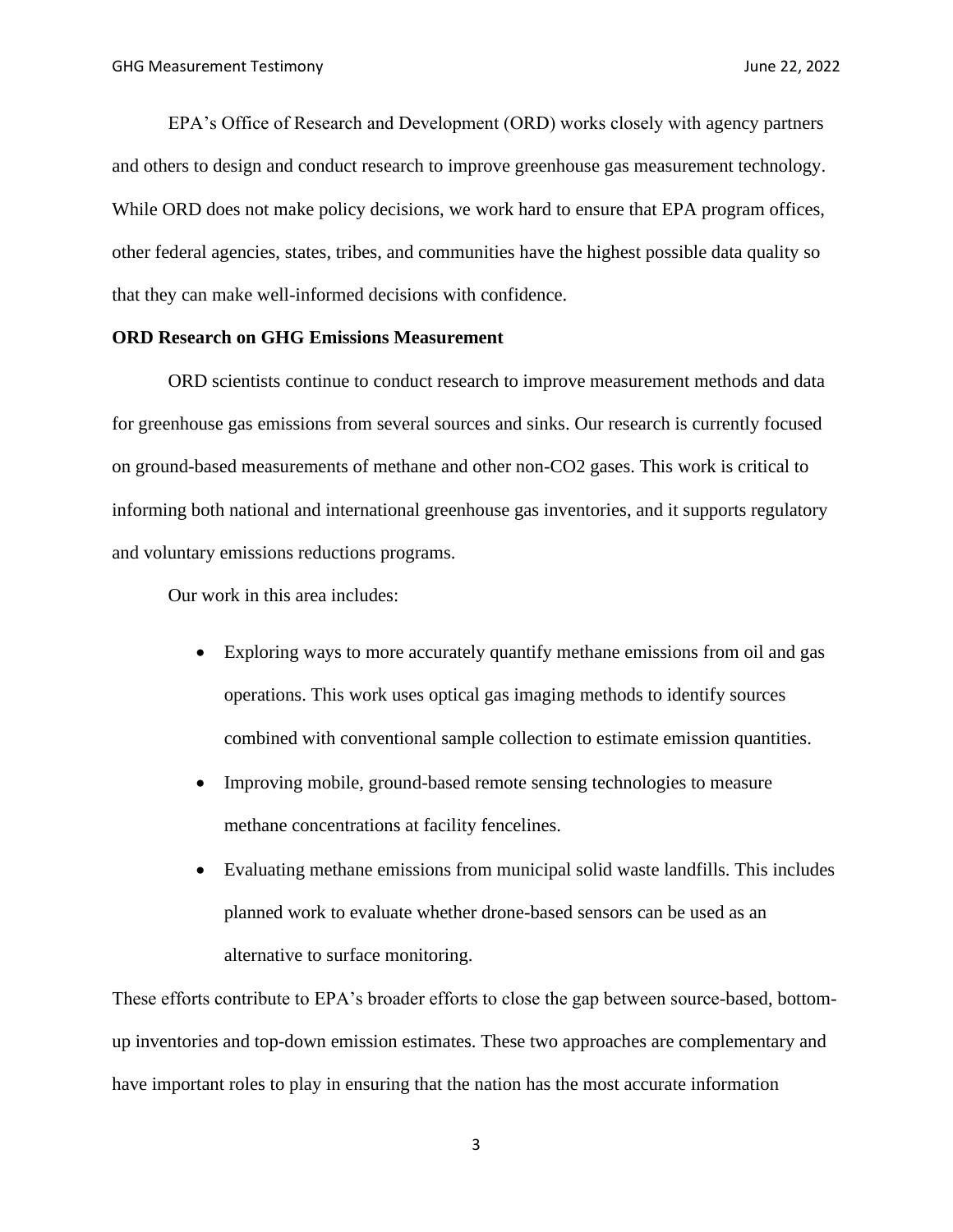possible on GHG emissions. For instance, top-down measurements are indispensable as an independent check and can be used to estimate large anomalous methane leak events from individual facilities (e.g., well blow-outs). And bottom-up, source-specific data can support implementation of many emission mitigation actions. Properly combined, top-down and bottomup approaches together can provide results which are superior to either approach alone.

In addition to this in-house research on methane emissions measurement, ORD is also developing a Request for Applications (RFA) through our Science to Achieve Results (STAR) program to study methane emissions from landfills. We are planning to award \$1M in research grants under this RFA, which we anticipate releasing by the end of the year.

While methane emissions from landfills and oil and gas facilities is a focus, our researchers are also looking at other greenhouse gas emissions sources. For example, our research has significantly improved the understanding of greenhouse gas emissions from temperate freshwater reservoirs, particularly where human influences are causing increased emissions. Freshwater reservoirs, lakes, rivers, and other water bodies can be sources of methane, CO2, and nitrous oxide. Accurate measurements of these emissions are crucial to understanding how much we need to reduce emissions from man-made sources to achieve our national climate mitigation goals. This information can also be used to inform operation of managed aquatic systems, such as reservoirs, to meet multiple needs such as controlling water flows and reducing emissions. Prior measurement methods lacked adequate and representative data, but new techniques developed by ORD researchers have already improved national and international greenhouse gas methodologies and inventories.

And finally, we plan to evaluate how aquatic systems, such as watersheds and wetlands, can remove and store CO2 from the atmosphere. This will include developing a model to evaluate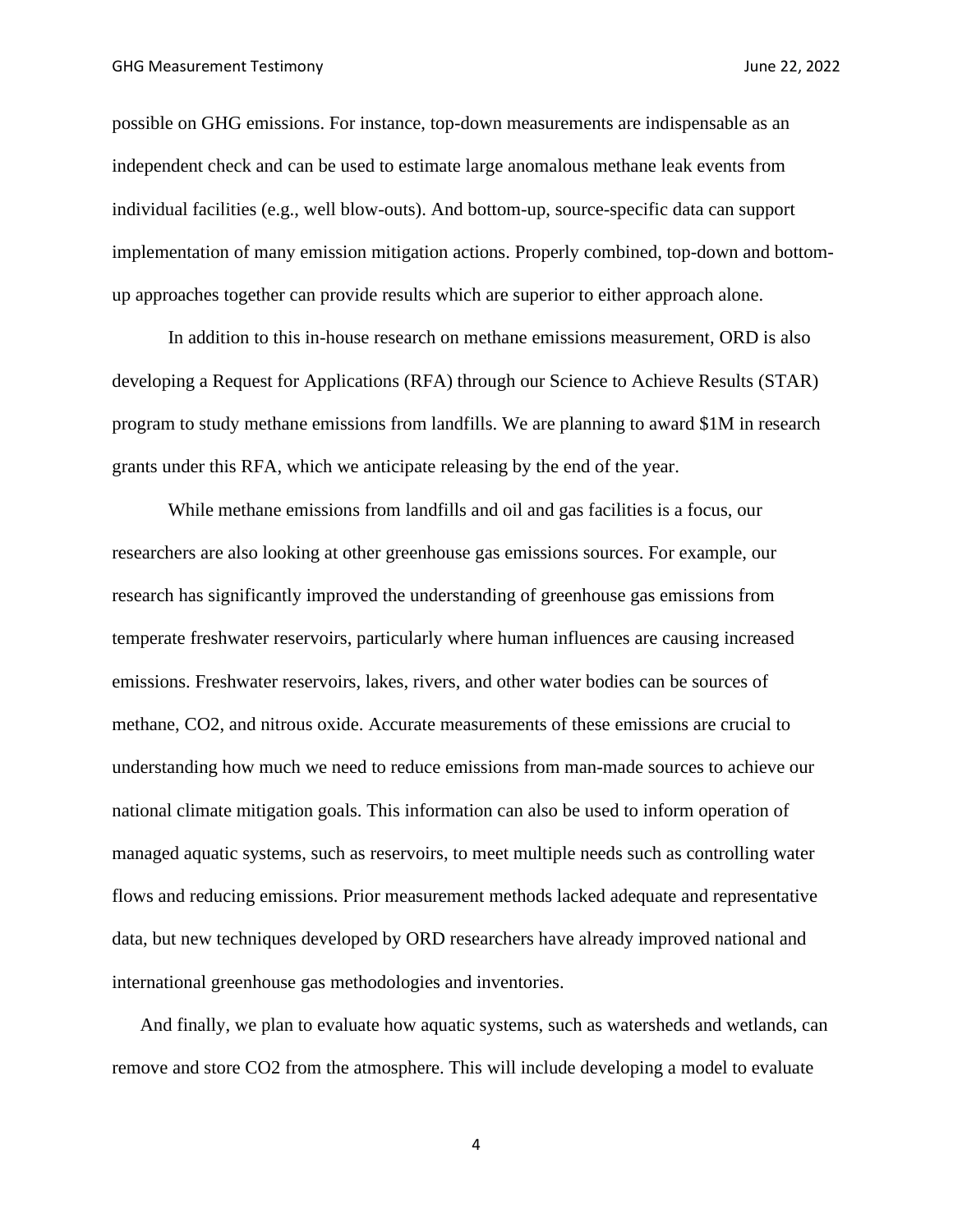seasonal and annual carbon sequestration by wetlands in soils and plant biomass and net CO2 and methane emissions in watersheds and wetlands. We also plan to research the role of "blue carbon," which is the carbon stored in coastal and marine ecosystems, and how protecting coastal estuaries can benefit local communities as well as reducing atmospheric CO2.

# **Interagency Collaboration**

Monitoring and measuring all sources and sinks of GHGs requires the combined expertise of multiple federal agencies. EPA partners and coordinates with NOAA, NIST, NASA, DOE, and USDA at multiple levels to ensure we are using the best available data and measurement technologies and practices. This includes engagement through the U.S. Global Change Research Program, the White House Greenhouse Gas Monitoring & Measurement Interagency Working Group, and on other research efforts.

For example, ORD is working with NIST, NOAA, the California Air Resources Board, and other partners to combine airborne, satellite, and ground-based measurements for landfill GHG emissions assessment. This will include identifying high emitters and validating emerging satellite and airborne approaches for different landfill configurations and designs.

ORD is similarly engaging with NASA, NOAA, and DOE to investigate collaborative research approaches for oil and gas production. ORD researchers are also working with USGS on efforts to better characterize methane emissions from reservoirs and other freshwater bodies, leveraging USGS data on waterbody location and extent.

### **Next Steps**

While EPA and other federal agencies have made great strides in greenhouse gas measurement, there are specific gaps in knowledge regarding some sources of non-CO2 emissions. ORD's research, in collaboration with federal partners, will help address these gaps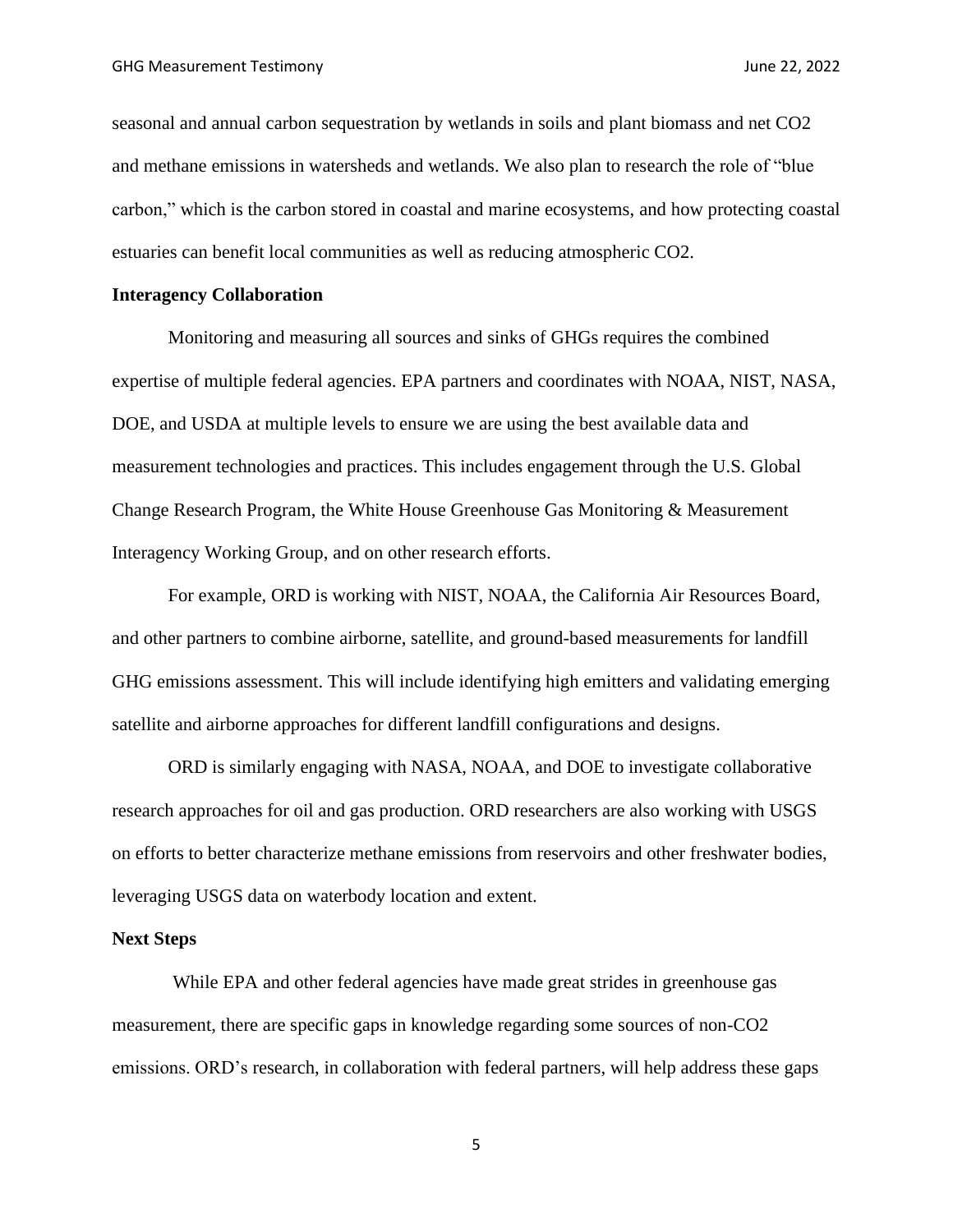and to reduce uncertainties. This work includes resolving uncertainties in emission detection and quantification capabilities of various airborne and satellite systems now being used, and it also includes establishing refined measurement and monitoring approaches that capture information about source locations and operational status and activity, which is crucial to inform mitigation efforts and reduce emissions.

Another key research goal for ORD is to identify high emissions locations and events that can account for disproportionate amounts of greenhouse gas emissions. These efforts provide information beyond quantification of emissions to identify approaches to prevent or reduce those emissions. For example, results of one ORD study of methane emissions from oil and gas production pads showed that high emissions could be reduced by changes in operating or maintenance practices.

Additionally, as interest continues to grow in developing nature-based solutions to capturing and storing carbon, ORD will continue to coordinate with federal partners in studying how to measure the carbon stored by natural systems and the benefits they provide to their local communities. This work will include understanding variability in storage across different types of ecosystems, the stability of storage in a changing climate, and how to consistently evaluate greenhouse gas removal and storage.

## **Conclusion**

Greenhouse gas measurement is clearly an active area of research at EPA and other federal agencies. I am proud of the work our researchers have made in improving measurement technology on the ground, in advancing remote sensing measurements, and in understanding how our natural environment can remove carbon from our atmosphere. Even though ORD does not directly make decisions regarding the mitigation of greenhouse gas, we are proud of our work to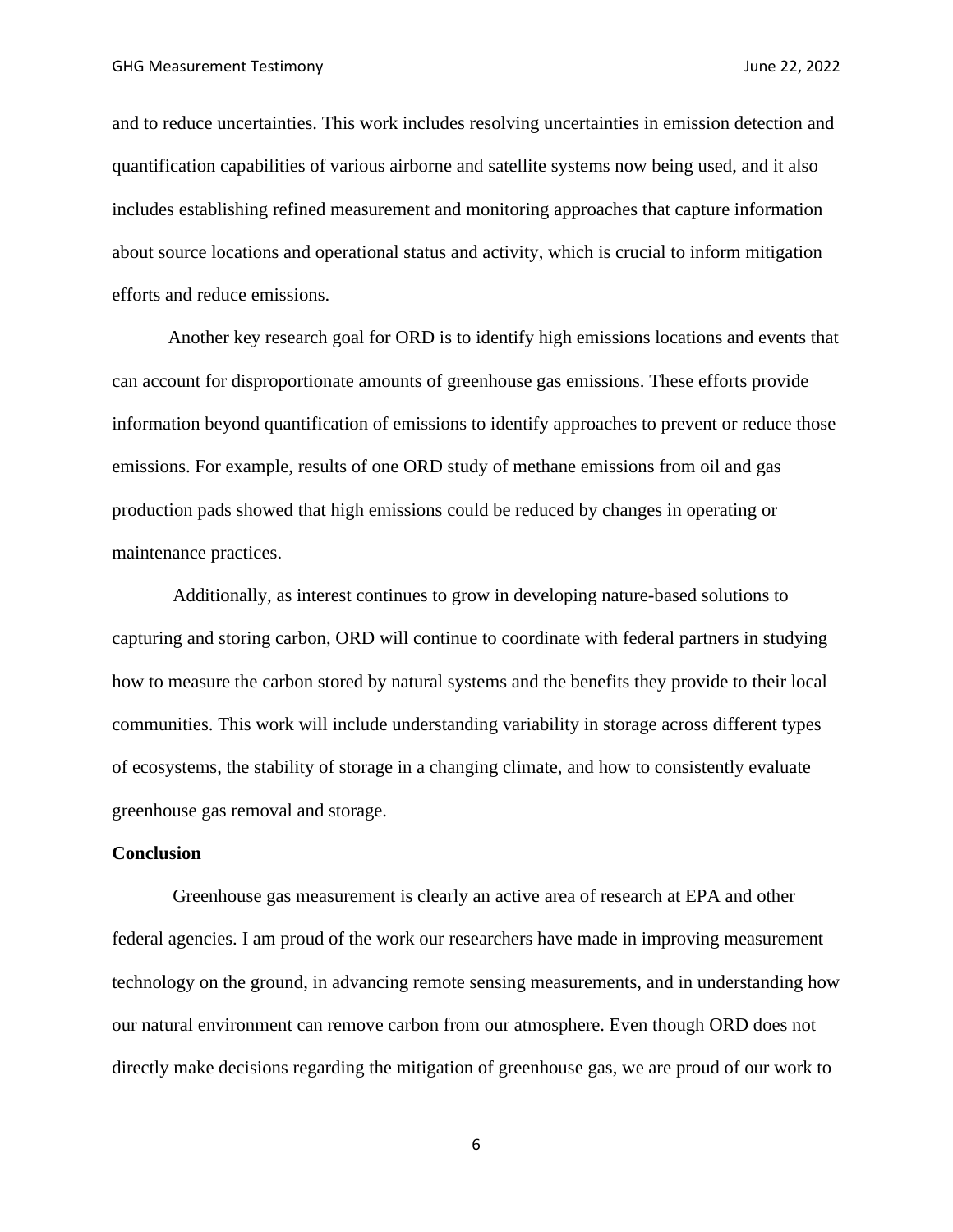help ensure that our EPA program partners, other federal agencies, states, tribes, and communities have the data and information they need to make decisions to protect health and the environment. We look forward to continuing this research and to addressing key research needs in the future.

Thank you again for the opportunity to appear before you today. I am happy to take any questions you may have.